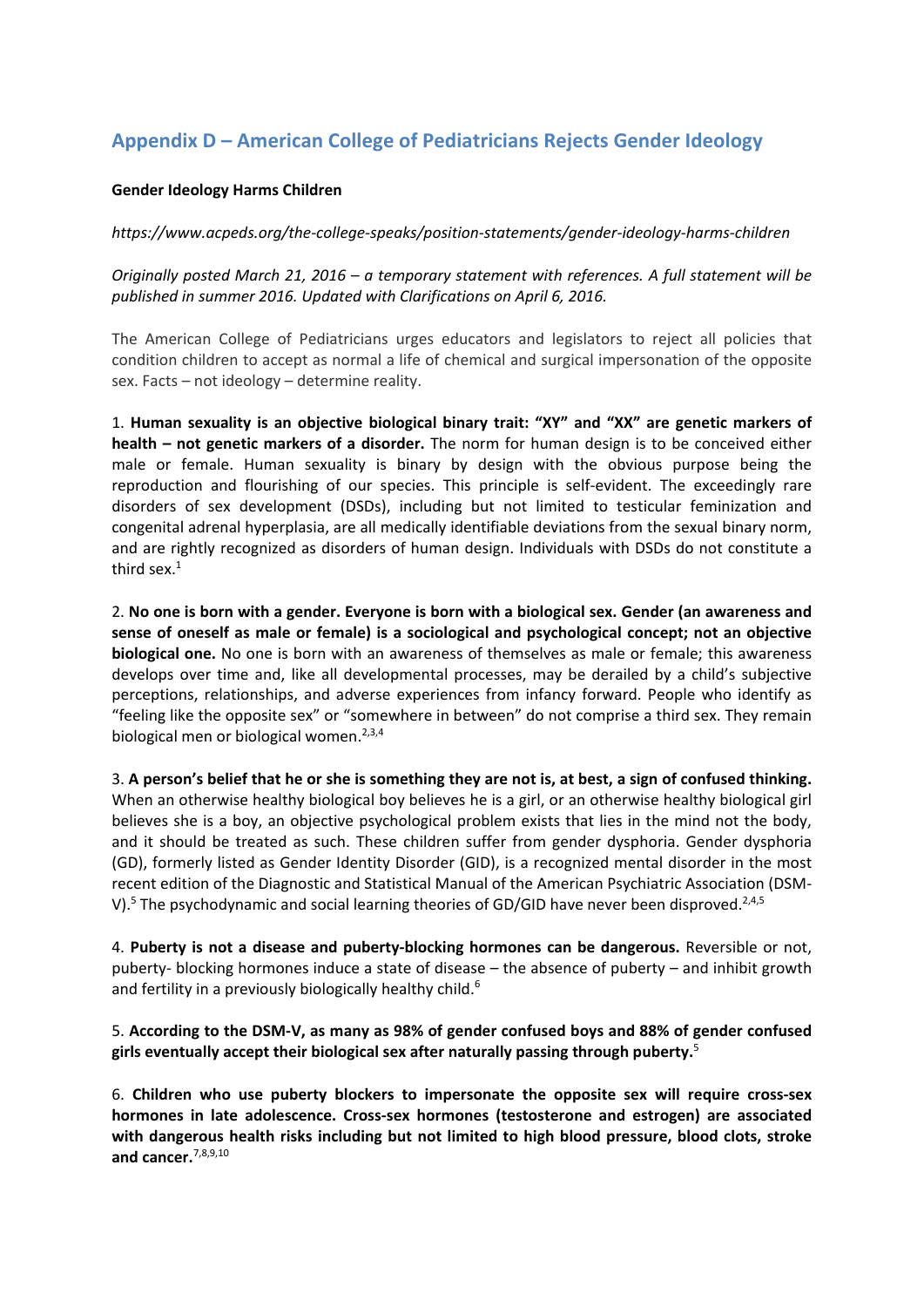7. **Rates of suicide are twenty times greater among adults who use cross-sex hormones and undergo sex reassignment surgery, even in Sweden which is among the most LGBTQ – affirming countries.**<sup>11</sup> What compassionate and reasonable person would condemn young children to this fate knowing that after puberty as many as 88% of girls and 98% of boys will eventually accept reality and achieve a state of mental and physical health?

8. **Conditioning children into believing that a lifetime of chemical and surgical impersonation of the opposite sex is normal and healthful is child abuse.** Endorsing gender discordance as normal via public education and legal policies will confuse children and parents, leading more children to present to "gender clinics" where they will be given puberty-blocking drugs. This, in turn, virtually ensures that they will "choose" a lifetime of carcinogenic and otherwise toxic cross-sex hormones, and likely consider unnecessary surgical mutilation of their healthy body parts as young adults.

*Michelle A. Cretella, M.D.* President of the American College of Pediatricians

*Quentin Van Meter, M.D.* Vice President of the American College of Pediatricians Pediatric Endocrinologist

*Paul McHugh, M.D.*

University Distinguished Service Professor of Psychiatry at Johns Hopkins Medical School and the former psychiatrist in chief at Johns Hopkins Hospital

**For a PDF version click here: [Gender Ideology Harms.](http://www.acpeds.org/wordpress/wp-content/uploads/4.11.16-Word-version-Gender-Ideology-Harms-Clarified-DT-formated.pdf)**

**CLARIFICATIONS in response to questions regarding points 3 & 5:**

**Regarding Point 3:** "Where does the APA or DSM-V indicate that Gender Dysphoria is a mental disorder?"

The APA (American Psychiatric Association) is the author of the [Diagnostic and Statistical Manual of](http://psy-gradaran.narod.ru/lib/clinical/DSM5.pdf)  [Mental Disorders, 5th edition\(](http://psy-gradaran.narod.ru/lib/clinical/DSM5.pdf)DSM-V). The APA states that those distressed and impaired by their GD meet the definition of a disorder. The College is unaware of any medical literature that documents a gender dysphoric child seeking puberty blocking hormones who is not significantly distressed by the thought of passing through the normal and healthful process of puberty. From the **DSM-V** fact sheet:

*"The critical element of gender dysphoria is the presence of clinically significant distress associated with the condition."*

*"This condition causes clinically significant distress or impairment in social, occupational, or other important areas of functioning."*

**Regarding Point 5:** "Where does the DSM-V list rates of resolution for Gender Dysphoria?"

On page 455 of the DSM-V under "Gender Dysphoria without a disorder of sex development" it states: *"*Rates of persistence of gender dysphoria from childhood into adolescence or adulthood vary. In natal males, persistence has ranged from 2.2% to 30%. In natal females, persistence has ranged from 12% to 50%." Simple math allows one to calculate that for natal boys: resolution occurs in *as many as* 100% – 2.2% = 97.8% (approx. 98% of gender-confused boys) Similarly, for natal girls: resolution occurs in *as many as* 100% – 12% = 88% gender-confused girls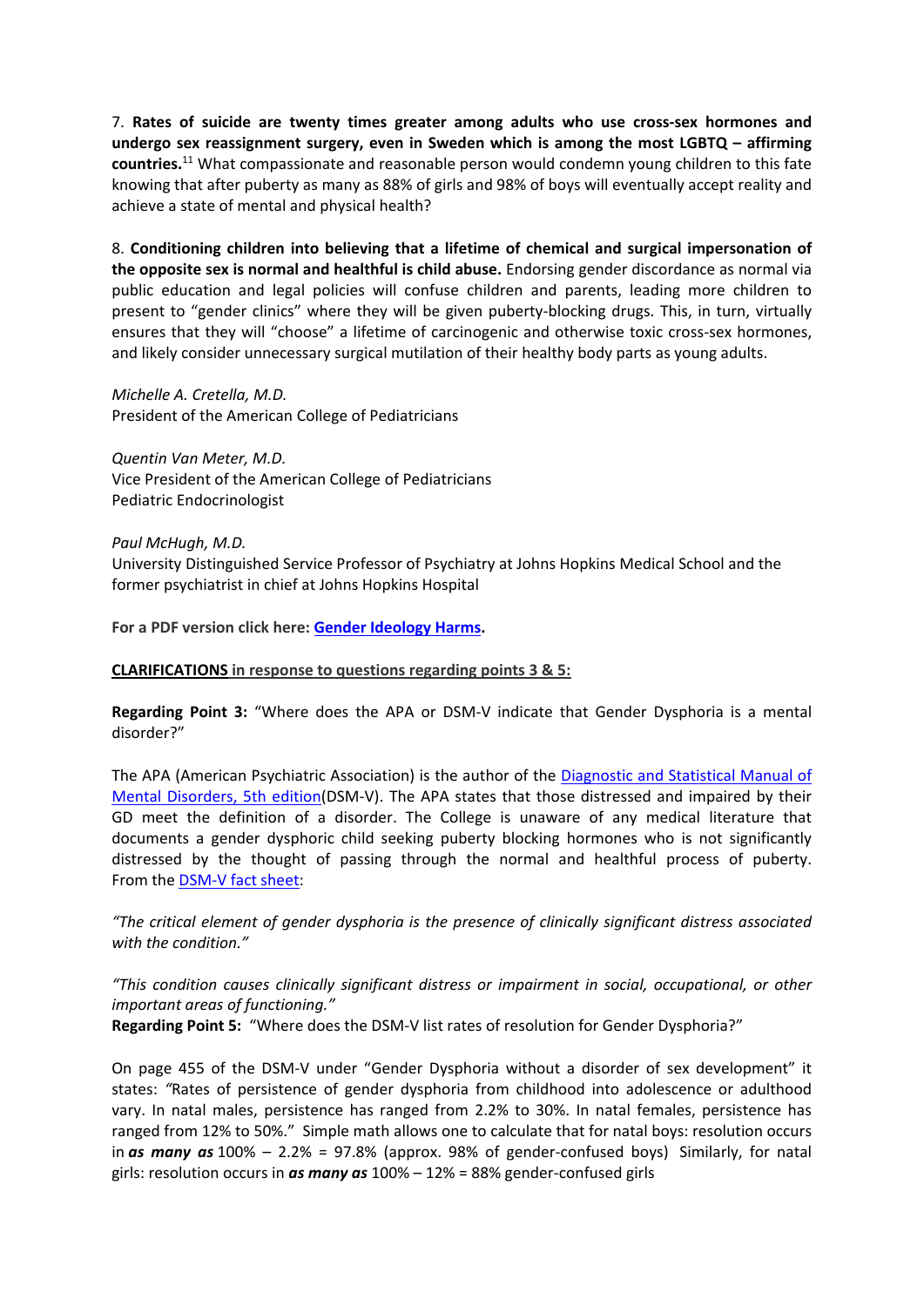**The bottom line:** Our opponents advocate a new scientifically baseless standard of care for children with a psychological condition (GD) that would otherwise resolve after puberty for the vast majority of patients concerned. Specifically, they advise: affirmation of children's thoughts which are contrary to physical reality; the chemical castration of these children prior to puberty with GnRH agonists (puberty blockers which cause infertility, stunted growth, low bone density, and an unknown impact upon their brain development), and, finally, the permanent sterilization of these children prior to age 18 via cross-sex hormones. There is an obvious self-fulfilling nature to encouraging young GD children to impersonate the opposite sex and then institute pubertal suppression. If a boy who questions whether or not he is a boy (who is meant to grow into a man) is treated as a girl, then has his natural pubertal progression to manhood suppressed, have we not set in motion an inevitable outcome? All of his same sex peers develop into young men, his opposite sex friends develop into young women, but he remains a pre-pubertal boy. He will be left psychosocially isolated and alone. He will be left with the psychological impression that something is wrong. He will be less able to identify with his same sex peers and being male, and thus be more likely to self identify as "non-male" or female. Moreover, neuroscience reveals that the pre-frontal cortex of the brain which is responsible for judgment and risk assessment is not mature until the mid-twenties. Never has it been more scientifically clear that children and adolescents are incapable of making informed decisions regarding permanent, irreversible and life-altering medical interventions. For this reason, the College maintains it is abusive to promote this ideology, first and foremost for the wellbeing of the gender dysphoric children themselves, and secondly, for all of their non-genderdiscordant peers, many of whom will subsequently question their own gender identity, and face violations of their right to bodily privacy and safety.

Please visi[t this page](http://www.acpeds.org/parents/sexuality/sexuality-and-gender-issues) on the College website concerning sexuality and gender issues.

## **References:**

1. Consortium on the Management of Disorders of Sex Development, "Clinical Guidelines for the Management of Disorders of Sex Development in Childhood." Intersex Society of North America, March 25, 2006. Accessed 3/20/16 from http://www.dsdguidelines.org/files/clinical.pdf.

2. Zucker, Kenneth J. and Bradley Susan J. "Gender Identity and Psychosexual Disorders." *FOCUS: The Journal of Lifelong Learning in Psychiatry*. Vol. III, No. 4, Fall 2005 (598-617).

3. Whitehead, Neil W. "Is Transsexuality biologically determined?" *Triple Helix* (UK), Autumn 2000, p6-8. accessed 3/20/16 from http://www.mygenes.co.nz/transsexuality.htm; see also Whitehead, Neil W. "Twin Studies of Transsexuals [Reveals Discordance]" accessed 3/20/16 from http://www.mygenes.co.nz/transs\_stats.htm.

4. Jeffreys, Sheila. Gender Hurts: A Feminist Analysis of the Politics of Transgenderism. Routledge, New York, 2014 (pp.1-35).

5. American Psychiatric Association: Diagnostic and Statistical Manual of Mental Disorders, Fifth Edition, Arlington, VA, American Psychiatric Association, 2013 (451-459). See page 455 re: rates of persistence of gender dysphoria.

6. Hembree, WC, et al. Endocrine treatment of transsexual persons: an Endocrine Society clinical practice guideline. *J Clin Endocrinol Metab*. 2009;94:3132-3154.